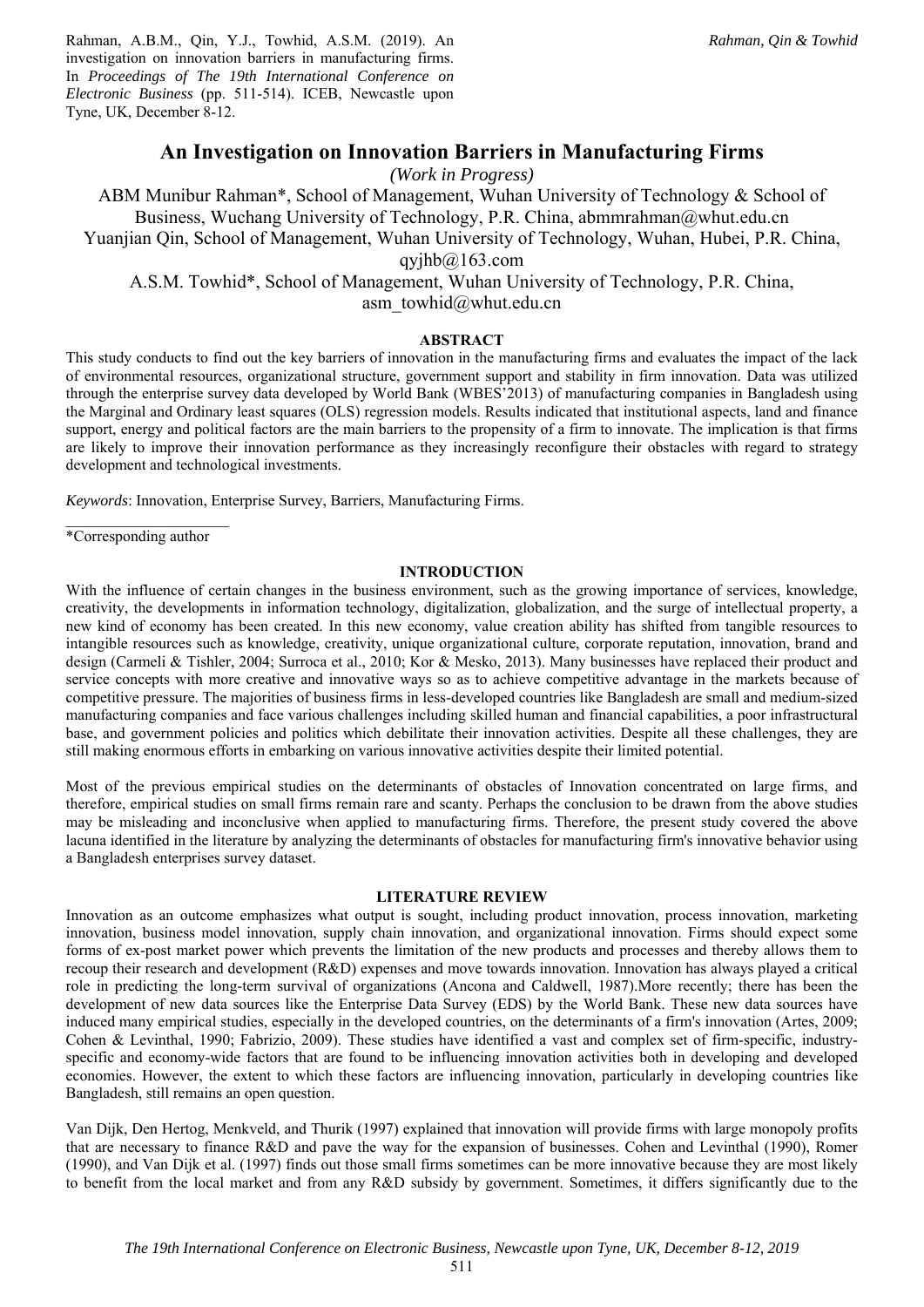influence of factors like the environment and capability, among others. Adoption of new ideas is mostly caused by the interaction of some factors within or outside all forms of networking (Rogers, 1971).

In another study for Tunisia, Choi (2015) analyzed with a GMM model and found that firm size, age, availability of technical staff, and participation in export have significant influence on innovation. Ruiz-Hortega (2017) in their study of the determinants of radical innovation in the hospitality and tourist industries in Spain used a sample of 215 firms and found that the structural dimension of social capital has a strong negative effect on radical innovation. Lee (2009) used a World Bank survey for nine industries across seven countries. The intensity of competition was proxied by the degree of market pressure perceived by each individual firm in both local and international market and the study found that a firm's innovation habit depends primarily on its level of technological competence. Similarly, Alder (2010) using data surveyed from 40 developing and emerging economies found that firms with more advanced technology compared to their competitors have more product innovation.

### **METHODOLOGY**

The data used in this study were drawn from the Enterprise Survey conducted by the World Bank (WBES, 2013) in Bangladesh. The sample consisted of 1442 business establishments surveyed from April 2013 through September 2013. The Enterprise Survey covers several topics of the business environment as well as performance measures for each firm. Enterprise Surveys currently cover over 130,000 firms in 135 countries, of which 121 have been surveyed, and data were collected on each firm's experience and enterprise perception of the environment in which they operated. The Bangladesh Enterprise Survey is nationally representative being obtained randomly from 1442 business establishments, mainly from the manufacturing sector.

To realize the principal objectives of the study, quantitative techniques were applied OLS regression. Marginal and ordinary least square regression is employed to estimate product, process, marketing, and organizational innovations and obstacles variables given that the variables are binary dummies. Later, we have conducted a Probit and Tobit model. Thus, the OLS regression model can be specified as in Equation 1 and equation 2.

…. …. ………. Equation [1] …………………… Equation [2]

where, with regard to a firm **i**, Pr(i) is the propensity for the firm to innovate,  $\theta$  ( $\cdot$ ) is the standard normal cumulative distribution function (cdf),  $FCS<sub>i</sub>$  is a vector of individual characteristics,  $HCV<sub>i</sub>$  is a vector of human capital variables,  $FIA<sub>i</sub>$ is a vector of innovative activity,  $ICS<sub>i</sub>$  is a vector of industry characteristics, and  $\varepsilon<sub>i</sub>$  is an error term.

#### **RESULTS AND DISCUSSIONS**

The current study was categorized by splitting industry types into categories: manufacturing and service sectors and service retail. The distribution of Firms in Bangladesh is depicted in Table 1 by their size based. This survey includes 1442 firms in Bangladesh, clustered by Dhaka, Rajshahi, Chittagong, Khulna where 34.53 percent (498) of them were small-scale firms. Table 1 also indicates that about 35.71 percent of the total firms operated at the medium scale, whereas 29.75 percent (429) of the total firms surveyed were large-scale firms. It is quite clear that the Bangladesh business environment is dominated by small-scale and medium size firms, but large-scale firm are on the race which is indicating as a developing countries' feature.

Table 01: Distribution of Bangladesh Firms Classified by their size

| ↩           |           |            |
|-------------|-----------|------------|
| Firm type   | Frequency | Percentage |
| Micro/Small | 498       | 34.53      |
| Medium      | 515       | 35.71      |
| Large       | 429       | 29.75      |
| Total       | 1442      | 100.00     |

Authors' Construction using WBES data

Table 2 express the product, process, organizational, marketing and R & D innovation by taking considering the firm size in Bangladesh. Moreover, firms are innovating in marketing strategies were the largest (71.5% of the total sample) scale followed by product innovative firms (36.3%), then process innovative firms (32.7%) and lastly organizational innovative firms (14.9%). Only 16.6 percent of the sampled firms invested in R&D. In addition, this table indicates that large and medium-scale enterprises were the most innovative where microenterprises were the least innovative. With regards to firm sector, manufacturing firms were the most innovative followed by service firms and lastly retailing firms. It could be inferred from this information that small- and medium-scale enterprises or manufacturing and service firms are the engine of innovation in Bangladesh.

Table 02: Percentages of Innovation by Firm Type and Sector

Type of Innovation By Firm type (Percentage)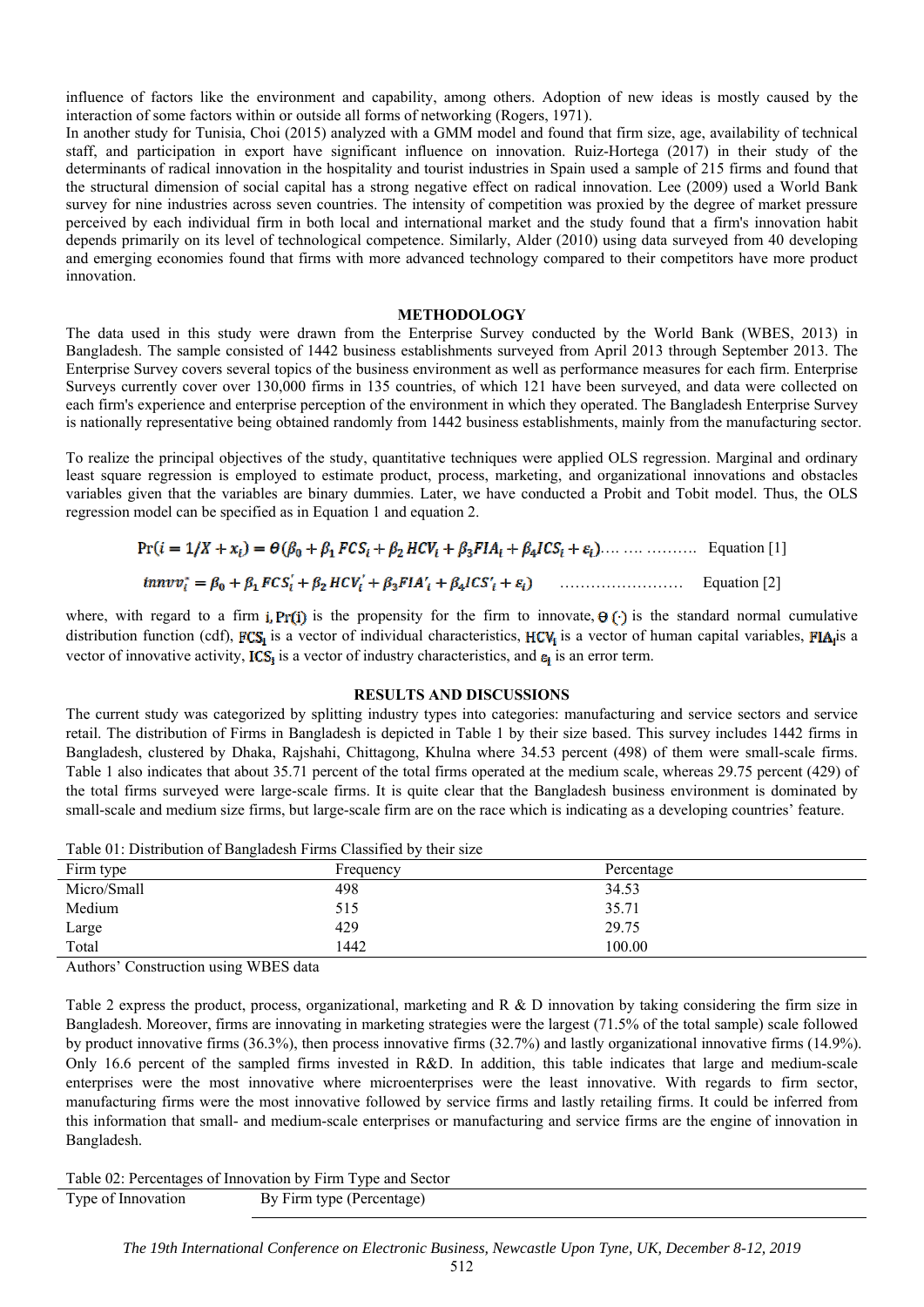|                | Full sample                 | Small/Micro | Medium               | Large         |  |
|----------------|-----------------------------|-------------|----------------------|---------------|--|
| Firm type      |                             |             |                      |               |  |
| Product        | 36.3                        | 32.6        | 41.5                 | 48.6          |  |
| Process        | 32.7                        | 28.4        | 38.2                 | 46.7          |  |
| Organizational | 14.9                        | 10.2        | 17.9                 | 28.8          |  |
| Marketing      | 71.5                        | 65.2        | 82.9                 | 91.9          |  |
| R & D          | 16.6                        | 12.4        | 21.3                 | 30.8          |  |
|                | By firm sector (Percentage) |             |                      |               |  |
|                | Retail                      |             | Service (non-retail) | Manufacturing |  |
| Product        | 25.2                        |             | 34.5                 | 39.6          |  |
| Process        | 52.7                        |             | 31.9                 | 36.7          |  |
| Organizational | 10.3                        |             | 13.1                 | 14.9          |  |
| Marketing      | 38.9                        |             | 71.1                 | 72.6          |  |
| R & D          | 7.2                         |             | 14.3                 | 18.8          |  |

Authors' Construction using WBES data

Table 3 contains the estimated ordinary least square models on the determinants of the barriers of innovation (product, process, organizational, and marketing innovation) at the firm level in Bangladesh. The OLS model of barriers to product innovation showed that the significant determinants of a firm's chances to minimize the barriers. Model 1 indicates that a percentage of acc\_land and acc\_finance are positively impact in obstacles to innovate a product by 7.7 and 6.17respectively.

Moreover, corruption (8.3%) and politics 13%, also have significant percentage and positively related to firms' innovation. The model shows that retail and service firms are less likely to invent a process than manufacturing firms by percentage points. Model 3 in Table 3 also indicates that age, energy, employee education, lack of formal training are the significant obstacles of organizational innovation at the firm level in Bangladesh. Specifically, a percentage increase in the age and size of a firm causes the firm to innovate an organizational structure by probabilities.

Table 03: Barriers of Innovation using OLS model

|                  | (1)          | (2)          | (3)          | (4)           |
|------------------|--------------|--------------|--------------|---------------|
| <b>VARIABLES</b> | ProductInno  | ProcessInno  | OrgInno      | MarkInno      |
|                  |              |              |              |               |
| Ln_age           | $-0.74359$   | $-0.28572$   | $-4.94527$   | 0.97190       |
|                  | (3.24474)    | (3.27965)    | (3.36256)    | (3.22700)     |
| F Ownership      | $-0.27736$   | 0.12481      | 0.12292      | 0.00667       |
|                  | (0.26744)    | (0.27032)    | (0.27715)    | (0.26579)     |
| D Ownership      | $-0.39943$   | 0.17263      | 0.08972      | 0.28396       |
|                  | (0.32609)    | (0.32960)    | (0.33793)    | (0.32398)     |
| G Ownership      | 0.66679      | 0.18832      | 0.19343      | 0.31463       |
|                  | (0.51833)    | (0.52390)    | (0.53715)    | (0.51500)     |
| Export           | $0.22595**$  | 0.09998      | $-0.04183$   | $0.18737**$   |
|                  | (0.09348)    | (0.09449)    | (0.09688)    | (0.09289)     |
| Competitors      | 0.00383      | $-0.10341$   | $-0.12402$   | $-0.36487***$ |
|                  | (0.11200)    | (0.11320)    | (0.11606)    | (0.11507)     |
| <b>RD</b>        | $0.27137***$ | $0.10911*$   | $0.18692***$ | $0.26734***$  |
|                  | (0.06416)    | (0.06485)    | (0.06649)    | (0.06374)     |
| Ln_Size          | 0.01098      | 0.03403      | $0.05211**$  | 0.01497       |
|                  | (0.02361)    | (0.02387)    | (0.02447)    | (0.02346)     |
| EmployeeEdu      | 0.00066      | 0.00019      | 0.00096      | 0.00090       |
|                  | (0.00107)    | (0.00108)    | (0.00111)    | (0.00106)     |
| In FemaleEdu     | $0.15160***$ | $0.21921***$ | $-0.01171$   | $0.15832***$  |
|                  | (0.05192)    | (0.05248)    | (0.05381)    | (0.05159)     |
| F Training       | 0.02780      | $0.14293**$  | 0.08291      | $0.11032*$    |
|                  | (0.06106)    | (0.06172)    | (0.06328)    | (0.06069)     |
| Micro = $o$ ,    |              |              |              |               |
|                  |              |              |              |               |
| Small = $o$ ,    |              |              |              |               |
| Medium           | $-0.05111$   | $-0.08655$   | $-0.05154$   | $-0.08395$    |
|                  | (0.05699)    | (0.05760)    | (0.05906)    | (0.06934)     |

*The 19th International Conference on Electronic Business, Newcastle Upon Tyne, UK, December 8-12, 2019*